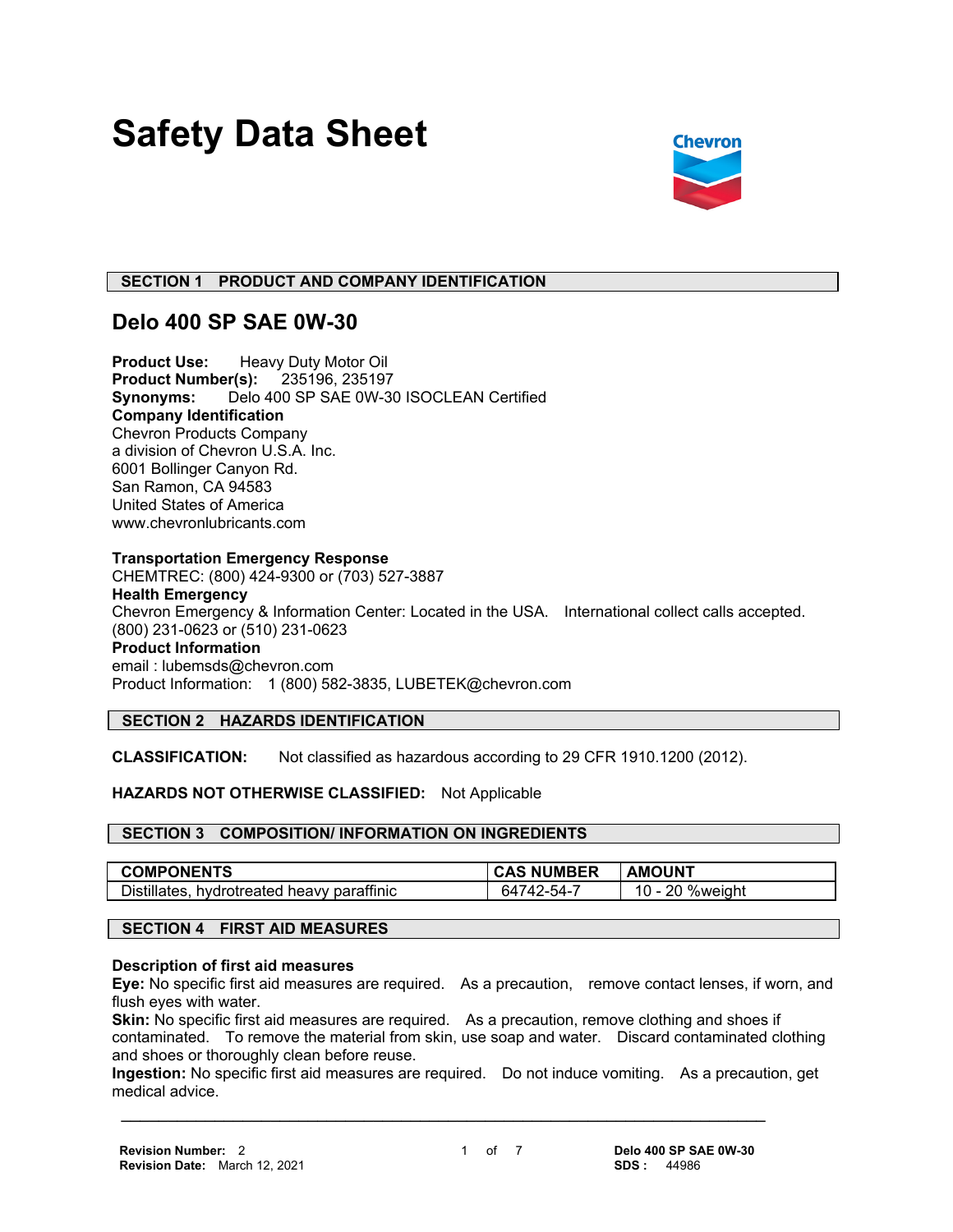**Inhalation:** No specific first aid measures are required. If exposed to excessive levels of material in the air, move the exposed person to fresh air. Get medical attention if coughing or respiratory discomfort occurs. If exposure to hydrogen sulfide (H2S) gas is possible during an emergency, wear an approved, positive pressure air-supplying respirator. Move the exposed person to fresh air. If not breathing, give artificial respiration. If breathing is difficult, give oxygen. Get immediate medical attention.

# **Most important symptoms and effects, both acute and delayed IMMEDIATE HEALTH EFFECTS**

**Eye:** Not expected to cause prolonged or significant eye irritation.

**Skin:** Contact with the skin is not expected to cause prolonged or significant irritation. Contact with the skin is not expected to cause an allergic skin response. Not expected to be harmful to internal organs if absorbed through the skin.

**Ingestion:** Not expected to be harmful if swallowed.

**Inhalation:** Not expected to be harmful if inhaled. Contains a petroleum-based mineral oil. May cause respiratory irritation or other pulmonary effects following prolonged or repeated inhalation of oil mist at airborne levels above the recommended mineral oil mist exposure limit. Symptoms of respiratory irritation may include coughing and difficulty breathing. Hydrogen sulfide has a strong rotten-egg odor. However, with continued exposure and at high levels, H2S may deaden a person's sense of smell. If the rotten egg odor is no longer noticeable, it may not necessarily mean that exposure has stopped. At low levels, hydrogen sulfide causes irritation of the eyes, nose, and throat. Moderate levels can cause headache, dizziness, nausea, and vomiting, as well as coughing and difficulty breathing. Higher levels can cause shock, convulsions, coma, and death. After a serious exposure, symptoms usually begin immediately.

The U.S. National Institute for Occupational Safety and Health (NIOSH) considers air concentrations of hydrogen sulfide gas greater than 100 ppm to be Immediately Dangerous to Life and Health (IDLH).

# **DELAYED OR OTHER HEALTH EFFECTS:** Not classified

# **Indication of any immediate medical attention and special treatment needed**

**Note to Physicians:** Administration of 100% oxygen and supportive care is the preferred treatment for poisoning by hydrogen sulfide gas. For additional information on H2S, see Chevron SDS No. 301.

# **SECTION 5 FIRE FIGHTING MEASURES**

**EXTINGUISHING MEDIA:** Use water fog, foam, dry chemical or carbon dioxide (CO2) to extinguish flames.

# **PROTECTION OF FIRE FIGHTERS:**

**Fire Fighting Instructions:** This material will burn although it is not easily ignited. See Section 7 for proper handling and storage. For fires involving this material, do not enter any enclosed or confined fire space without proper protective equipment, including self-contained breathing apparatus.<br>**Combustion Products:** Highly dependent on combustion conditions. A complex mix **Combustion Products:** Highly dependent on combustion conditions. A complex mixture of airborne solids, liquids, and gases including carbon monoxide, carbon dioxide, and unidentified organic compounds will be evolved when this material undergoes combustion. Combustion may form oxides of: Phosphorus, Sulfur, Zinc, Calcium.

# **SECTION 6 ACCIDENTAL RELEASE MEASURES**

**Protective Measures:** Eliminate all sources of ignition in vicinity of spilled material.

**Spill Management:** Stop the source of the release if you can do it without risk. Contain release to prevent further contamination of soil, surface water or groundwater. Clean up spill as soon as possible, observing precautions in Exposure Controls/Personal Protection. Use appropriate techniques such as applying non-combustible absorbent materials or pumping. Where feasible and appropriate, remove contaminated soil. Place contaminated materials in disposable containers and dispose of in a manner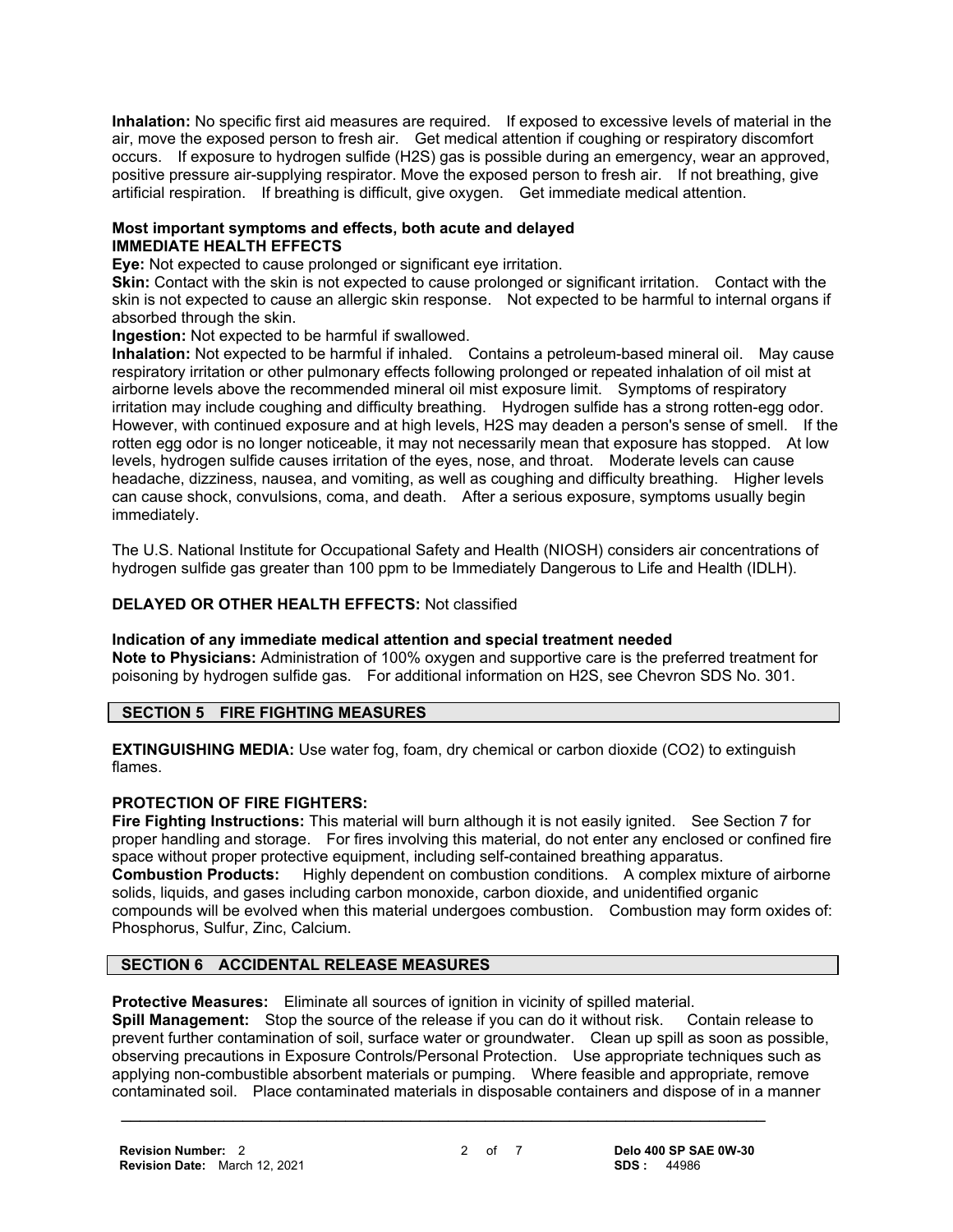consistent with applicable regulations.

**Reporting:** Report spills to local authorities and/or the U.S. Coast Guard's National Response Center at (800) 424-8802 as appropriate or required.

# **SECTION 7 HANDLING AND STORAGE**

**General Handling Information:** Avoid contaminating soil or releasing this material into sewage and drainage systems and bodies of water.

**Precautionary Measures:** Do not breathe gas. Wash thoroughly after handling. Keep out of the reach of children.

**Unusual Handling Hazards:** Toxic quantities of hydrogen sulfide (H2S) may be present in storage tanks and bulk transport vessels which contain or have contained this material. Persons opening or entering these compartments should first determine if H2S is present. See Exposure Controls/Personal Protection -Section 8. Do not attempt rescue of a person over exposed to H2S without wearing approved supplied-air or self-contained breathing equipment. If there is a potential for exceeding onehalf the occupational exposure standard, monitoring of hydrogen sulfide levels is required. Since the sense of smell cannot be relied upon to detect the presence of H2S, the concentration should be measured by the use of fixed or portable devices.

**Static Hazard:** Electrostatic charge may accumulate and create a hazardous condition when handling this material. To minimize this hazard, bonding and grounding may be necessary but may not, by themselves, be sufficient. Review all operations which have the potential of generating and accumulating an electrostatic charge and/or a flammable atmosphere (including tank and container filling, splash filling, tank cleaning, sampling, gauging, switch loading, filtering, mixing, agitation, and vacuum truck operations) and use appropriate mitigating procedures.

**Container Warnings:** Container is not designed to contain pressure. Do not use pressure to empty container or it may rupture with explosive force. Empty containers retain product residue (solid, liquid, and/or vapor) and can be dangerous. Do not pressurize, cut, weld, braze, solder, drill, grind, or expose such containers to heat, flame, sparks, static electricity, or other sources of ignition. They may explode and cause injury or death. Empty containers should be completely drained, properly closed, and promptly returned to a drum reconditioner or disposed of properly.

# **SECTION 8 EXPOSURE CONTROLS/PERSONAL PROTECTION**

#### **GENERAL CONSIDERATIONS:**

Consider the potential hazards of this material (see Section 2), applicable exposure limits, job activities, and other substances in the work place when designing engineering controls and selecting personal protective equipment. If engineering controls or work practices are not adequate to prevent exposure to harmful levels of this material, the personal protective equipment listed below is recommended. The user should read and understand all instructions and limitations supplied with the equipment since protection is usually provided for a limited time or under certain circumstances.

#### **ENGINEERING CONTROLS:**

Use in a well-ventilated area.

# **PERSONAL PROTECTIVE EQUIPMENT**

**Eye/Face Protection:** No special eye protection is normally required. Where splashing is possible, wear safety glasses with side shields as a good safety practice.

**Skin Protection:** No special protective clothing is normally required. Where splashing is possible, select protective clothing depending on operations conducted, physical requirements and other substances in the workplace. Suggested materials for protective gloves include: 4H (PE/EVAL), Nitrile Rubber, Silver Shield, Viton.

**Respiratory Protection:** No respiratory protection is normally required.

If material is heated and emits hydrogen sulfide, determine if airborne concentrations are below the occupational exposure limit for hydrogen sulfide. If not, wear an approved positive pressure airsupplying respirator. For more information on hydrogen sulfide, see Chevron SDS No. 301. If user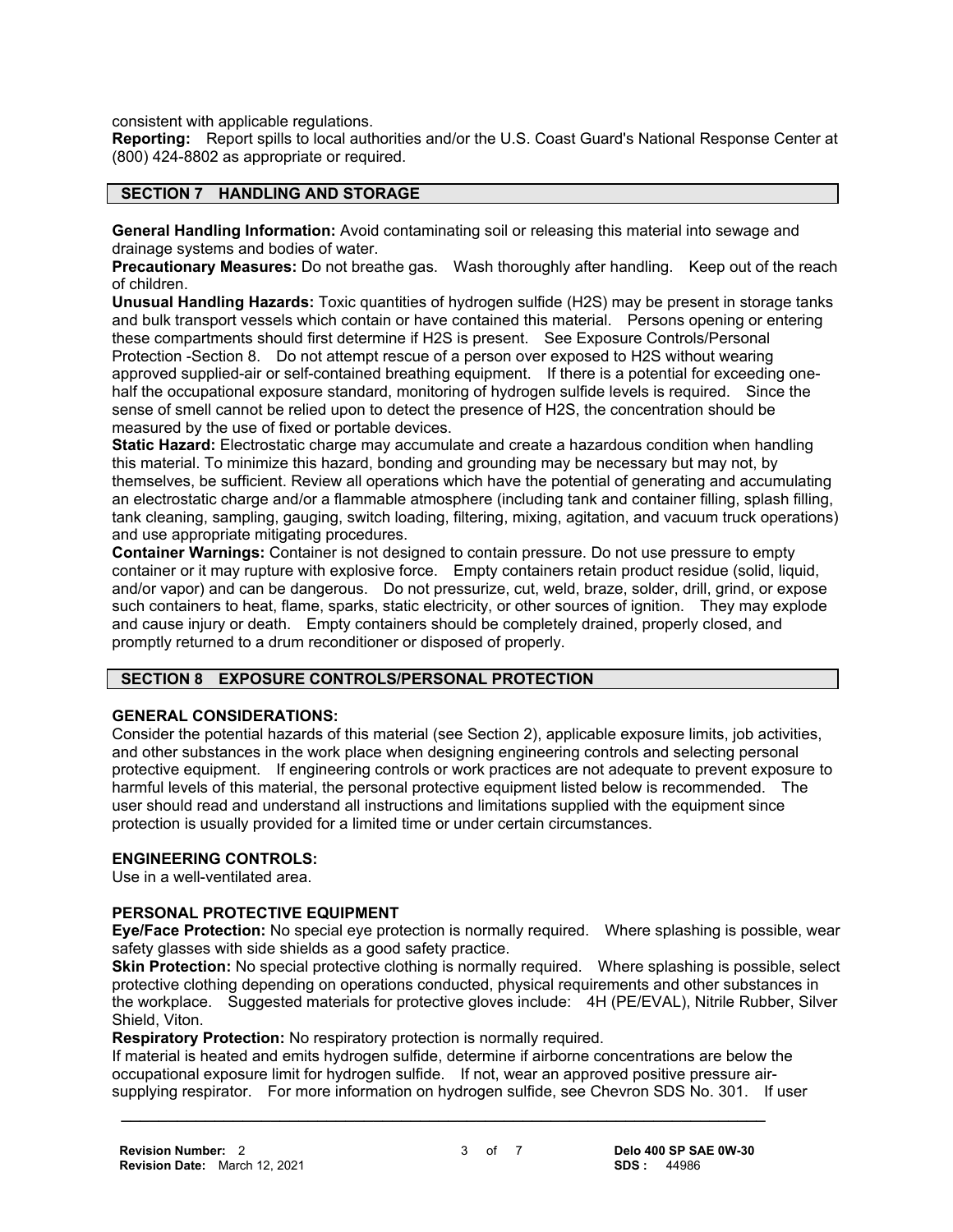operations generate an oil mist, determine if airborne concentrations are below the occupational exposure limit for mineral oil mist. If not, wear an approved respirator that provides adequate protection from the measured concentrations of this material. For air-purifying respirators use a particulate cartridge. Use a positive pressure air-supplying respirator in circumstances where air-purifying respirators may not provide adequate protection.

# **Occupational Exposure Limits:**

| <b>Component</b>                              | Agency       | Form  | <b>TWA</b>         | <b>STEL</b>         | Ceilina | <b>Notation</b> |
|-----------------------------------------------|--------------|-------|--------------------|---------------------|---------|-----------------|
| Distillates, hydrotreated<br>heavy paraffinic | <b>ACGIH</b> | $- -$ | $5 \text{ mg/m}$   | $10 \text{ ma/m}$ 3 | --      | --              |
| Distillates, hydrotreated<br>heavy paraffinic | OSHA Z-1     | $- -$ | $5 \text{ ma/m}$ 3 | $- -$               | --      | $-$             |

Consult local authorities for appropriate values.

# **SECTION 9 PHYSICAL AND CHEMICAL PROPERTIES**

**Attention: the data below are typical values and do not constitute a specification.**

**Color:** Amber **Physical State:** Liquid **Odor:** Petroleum odor **Odor Threshold:** No data available **pH:** No data available **Vapor Pressure:** No data available **Vapor Density (Air = 1):** No data available **Initial Boiling Point:** No data available **Solubility:** Soluble in hydrocarbons; insoluble in water **Freezing Point:** No data available **Melting Point:** No data available **Density:** 0.8436 kg/l @ 15°C (59°F) (Typical) **Viscosity:** 10.20 mm2/s @ 100°C (212°F) (Typical) **Coefficient of Therm. Expansion / °F:** No data available<br>**Evaporation Rate:** No data available **Evaporation Rate: Decomposition temperature:** No data available **Octanol/Water Partition Coefficient:** No data available

**FLAMMABLE PROPERTIES: Flammability (solid, gas):** Not Applicable

**Flashpoint:** (Cleveland Open Cup) 204 °C (399 °F) (Minimum) **Autoignition:** No data available **Flammability (Explosive) Limits (% by volume in air):** Lower: No data available Upper: No data available

# **SECTION 10 STABILITY AND REACTIVITY**

**Reactivity:** May react with strong acids or strong oxidizing agents, such as chlorates, nitrates, peroxides, etc. **Chemical Stability:** This material is considered stable under normal ambient and anticipated storage and handling conditions of temperature and pressure.

**Incompatibility With Other Materials: Not applicable** 

**Hazardous Decomposition Products:** Hydrogen Sulfide (Elevated temperatures), Alkyl Mercaptans (Elevated temperatures)

 **\_\_\_\_\_\_\_\_\_\_\_\_\_\_\_\_\_\_\_\_\_\_\_\_\_\_\_\_\_\_\_\_\_\_\_\_\_\_\_\_\_\_\_\_\_\_\_\_\_\_\_\_\_\_\_\_\_\_\_\_\_\_\_\_\_\_\_\_\_**

**Hazardous Polymerization:** Hazardous polymerization will not occur.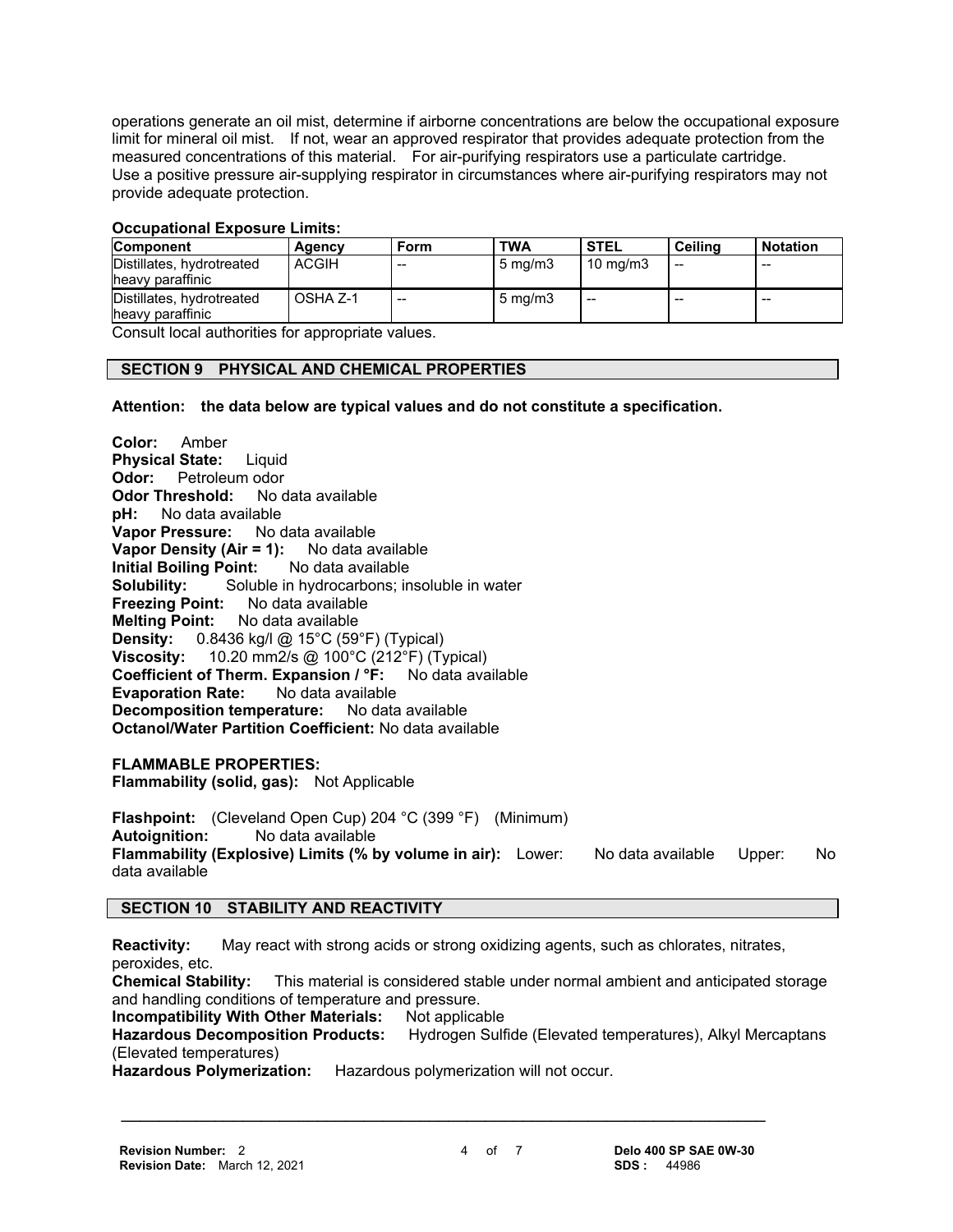# **SECTION 11 TOXICOLOGICAL INFORMATION**

#### **Information on toxicological effects**

**Serious Eye Damage/Irritation:** The eye irritation hazard is based on evaluation of data for similar materials or product components.

**Skin Corrosion/Irritation:** The skin irritation hazard is based on evaluation of data for product components.

**Skin Sensitization:** The skin sensitization hazard is based on evaluation of data for product components.

**Acute Dermal Toxicity:** The acute dermal toxicity hazard is based on evaluation of data for similar materials or product components.

**Acute Oral Toxicity:** The acute oral toxicity hazard is based on evaluation of data for product components.

**Acute Inhalation Toxicity:** The acute inhalation toxicity hazard is based on evaluation of data for similar materials or product components. **Acute Toxicity Estimate:** Not Determined

**Germ Cell Mutagenicity:** The hazard evaluation is based on data for components or a similar material.

**Carcinogenicity:** The hazard evaluation is based on data for components or a similar material.

**Reproductive Toxicity:** The hazard evaluation is based on data for components or a similar material.

**Specific Target Organ Toxicity - Single Exposure:** The hazard evaluation is based on data for components or a similar material.

**Specific Target Organ Toxicity - Repeated Exposure:** The hazard evaluation is based on data for components or a similar material.

# **ADDITIONAL TOXICOLOGY INFORMATION:**

 During use in engines, contamination of oil with low levels of cancer-causing combustion products occurs. Used motor oils have been shown to cause skin cancer in mice following repeated application and continuous exposure. Brief or intermittent skin contact with used motor oil is not expected to have serious effects in humans if the oil is thoroughly removed by washing with soap and water.

 This product contains petroleum base oils which may be refined by various processes including severe solvent extraction, severe hydrocracking, or severe hydrotreating. None of the oils requires a cancer warning under the OSHA Hazard Communication Standard (29 CFR 1910.1200). These oils have not been listed in the National Toxicology Program (NTP) Annual Report nor have they been classified by the International Agency for Research on Cancer (IARC) as; carcinogenic to humans (Group 1), probably carcinogenic to humans (Group 2A), or possibly carcinogenic to humans (Group 2B).

 These oils have not been classified by the American Conference of Governmental Industrial Hygienists (ACGIH) as: confirmed human carcinogen (A1), suspected human carcinogen (A2), or confirmed animal carcinogen with unknown relevance to humans (A3).

#### **SECTION 12 ECOLOGICAL INFORMATION**

#### **ECOTOXICITY**

This material is not expected to be harmful to aquatic organisms. The product has not been tested. The statement has been derived from the properties of the individual components.

 **\_\_\_\_\_\_\_\_\_\_\_\_\_\_\_\_\_\_\_\_\_\_\_\_\_\_\_\_\_\_\_\_\_\_\_\_\_\_\_\_\_\_\_\_\_\_\_\_\_\_\_\_\_\_\_\_\_\_\_\_\_\_\_\_\_\_\_\_\_**

#### **MOBILITY**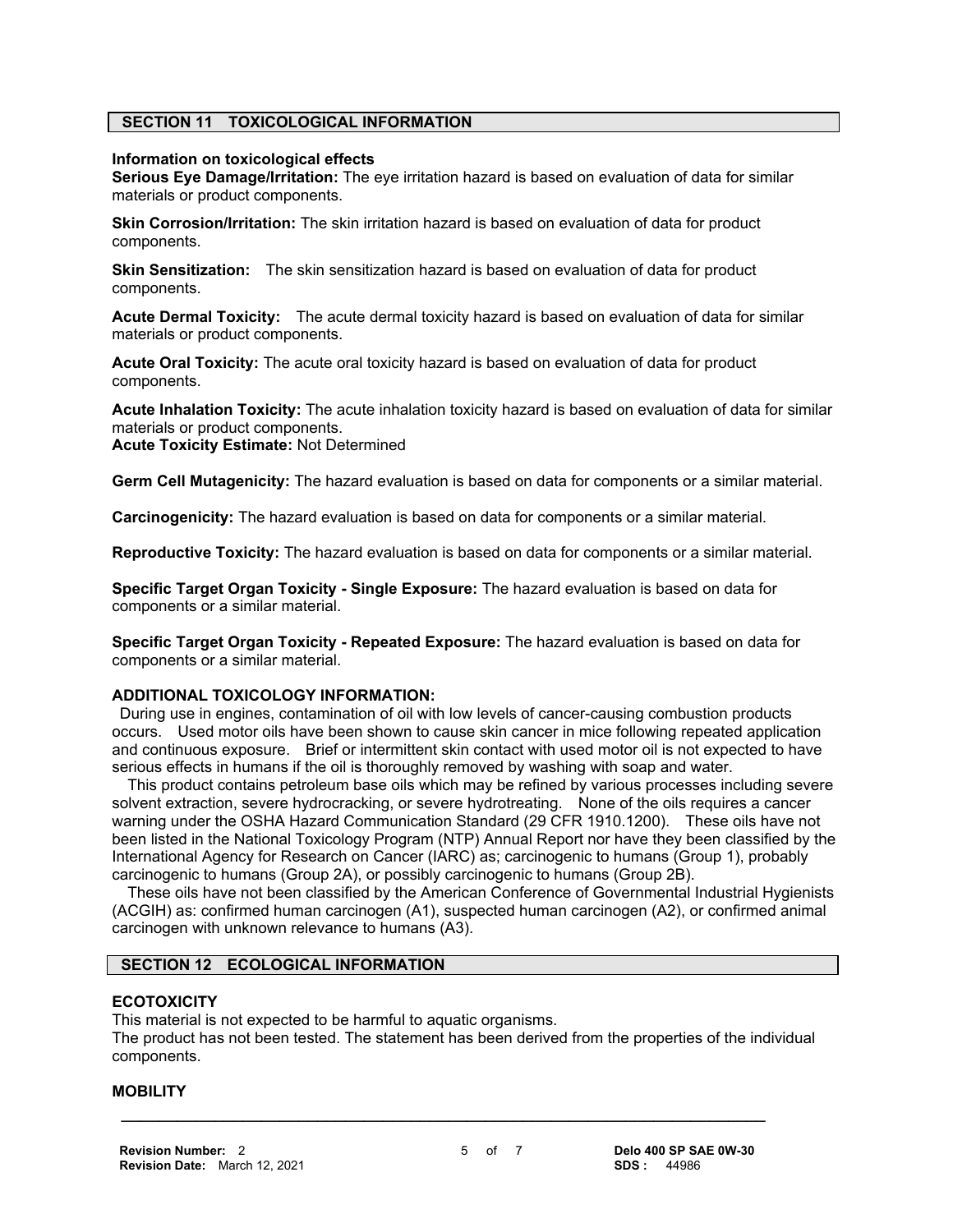No data available.

#### **PERSISTENCE AND DEGRADABILITY**

This material is not expected to be readily biodegradable. The biodegradability of this material is based on an evaluation of data for the components or a similar material.

The product has not been tested. The statement has been derived from the properties of the individual components.

#### **POTENTIAL TO BIOACCUMULATE**

Bioconcentration Factor: No data available. Octanol/Water Partition Coefficient: No data available

# **SECTION 13 DISPOSAL CONSIDERATIONS**

Use material for its intended purpose or recycle if possible. Oil collection services are available for used oil recycling or disposal. Place contaminated materials in containers and dispose of in a manner consistent with applicable regulations. Contact your sales representative or local environmental or health authorities for approved disposal or recycling methods.

# **SECTION 14 TRANSPORT INFORMATION**

The description shown may not apply to all shipping situations. Consult 49CFR, or appropriate Dangerous Goods Regulations, for additional description requirements (e.g., technical name) and modespecific or quantity-specific shipping requirements.

**DOT Shipping Description:** NOT REGULATED AS HAZARDOUS MATERIAL UNDER 49 CFR

**IMO/IMDG Shipping Description:** NOT REGULATED AS DANGEROUS GOODS FOR TRANSPORT UNDER THE IMDG CODE

**ICAO/IATA Shipping Description:** NOT REGULATED AS DANGEROUS GOODS FOR TRANSPORT UNDER ICAO

**Transport in bulk according to Annex II of MARPOL 73/78 and the IBC code:** Not applicable

#### **SECTION 15 REGULATORY INFORMATION**

#### **EPCRA 311/312 CATEGORIES:** Not applicable

#### **REGULATORY LISTS SEARCHED:**

| 01-1=IARC Group 1    | 05=MA RTK       |
|----------------------|-----------------|
| 01-2A=IARC Group 2A  | 06=NJ RTK       |
| 01-2B=IARC Group 2B  | 07=PA RTK       |
| 02=NTP Carcinogen    | 08-1=TSCA 5(e)  |
| 03=EPCRA 313         | 08-2=TSCA 12(b) |
| 04=CA Proposition 65 |                 |

No components of this material were found on the regulatory lists above.

#### **CHEMICAL INVENTORIES:**

All components comply with the following chemical inventory requirements: AIIC (Australia), DSL